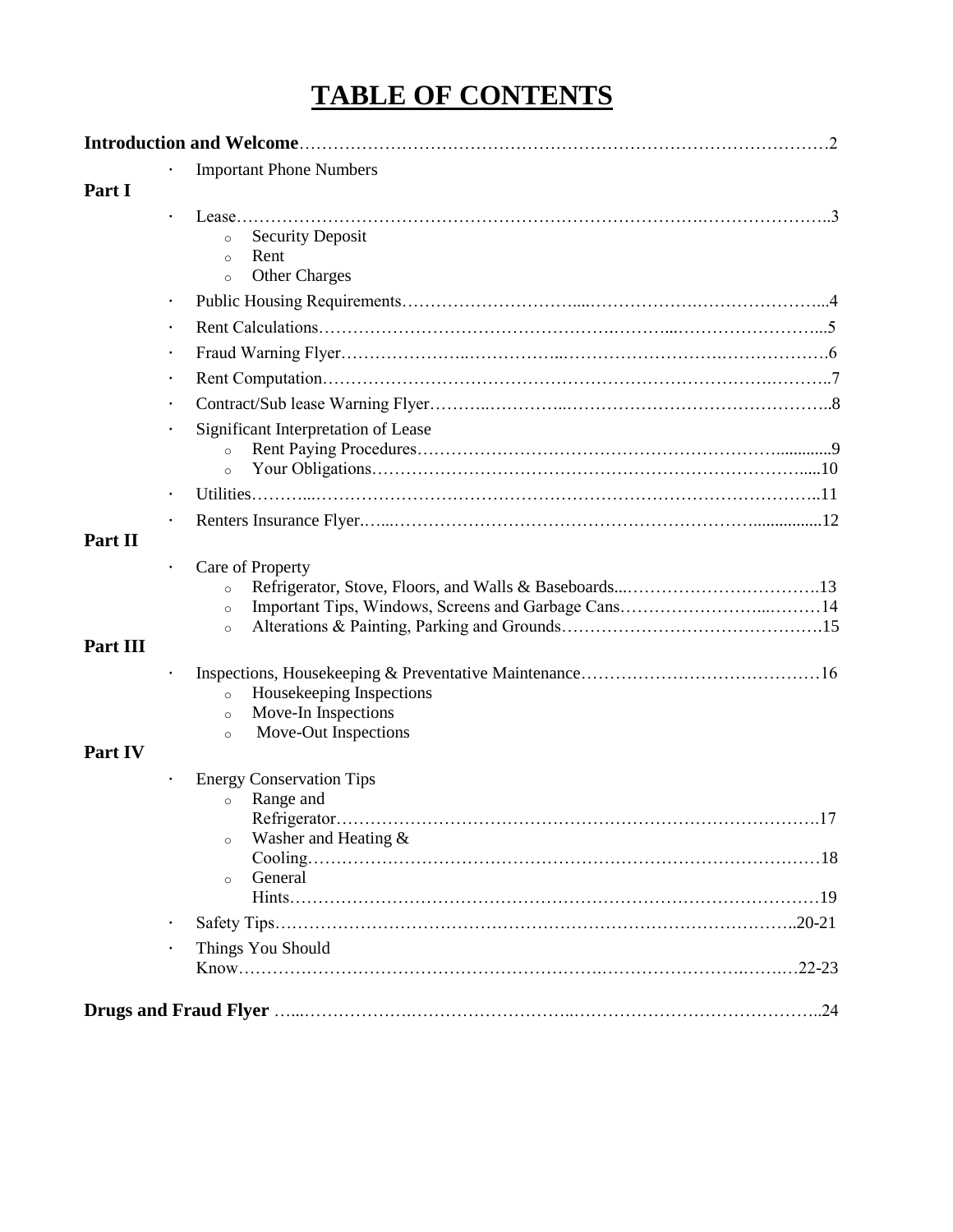# **INTRODUCTION**

The North Wilkesboro Housing Authority (NWHA) operates according to the regulations set forth by the Department of Housing and Urban Development (HUD) and serves as a landlord and management agency.

The NWHA is governed by its Board of Commissioners. The Board meets on the last Tuesday in every month in the Board Room at 101 Hickory Street. All residents are encouraged at attend these Board meetings.

# **WELCOME**

The NWHA welcomes you to your new home as a resident of the community. Although your dwelling unit is under lease we hope that you will treat your home and grounds as if it were your very own. This is your home for as long as you choose to live here.

This handbook has been prepared for your information and convenience. Its purpose is to answer questions you may have about the NWHA communities and the care of your home. It provides information about your lease, the role of management and maintenance, and offers advice on the proper way to clean and care for your home and equipment.

Be sure to read the Handbook carefully and keep it in a handy place for quick reference. If you do decide to move out of your unit, please inform the Housing Office **at least 14 days prior** to your intended move out day. This will be your intent to vacate. You must come in to sign our form for the date to be set. We also ask that on the 14th day you turn in both keys given to you at lease, otherwise you will be charged for changing the locks. We hope you enjoy your home and want you to love where you live!

# **Important Phone Numbers**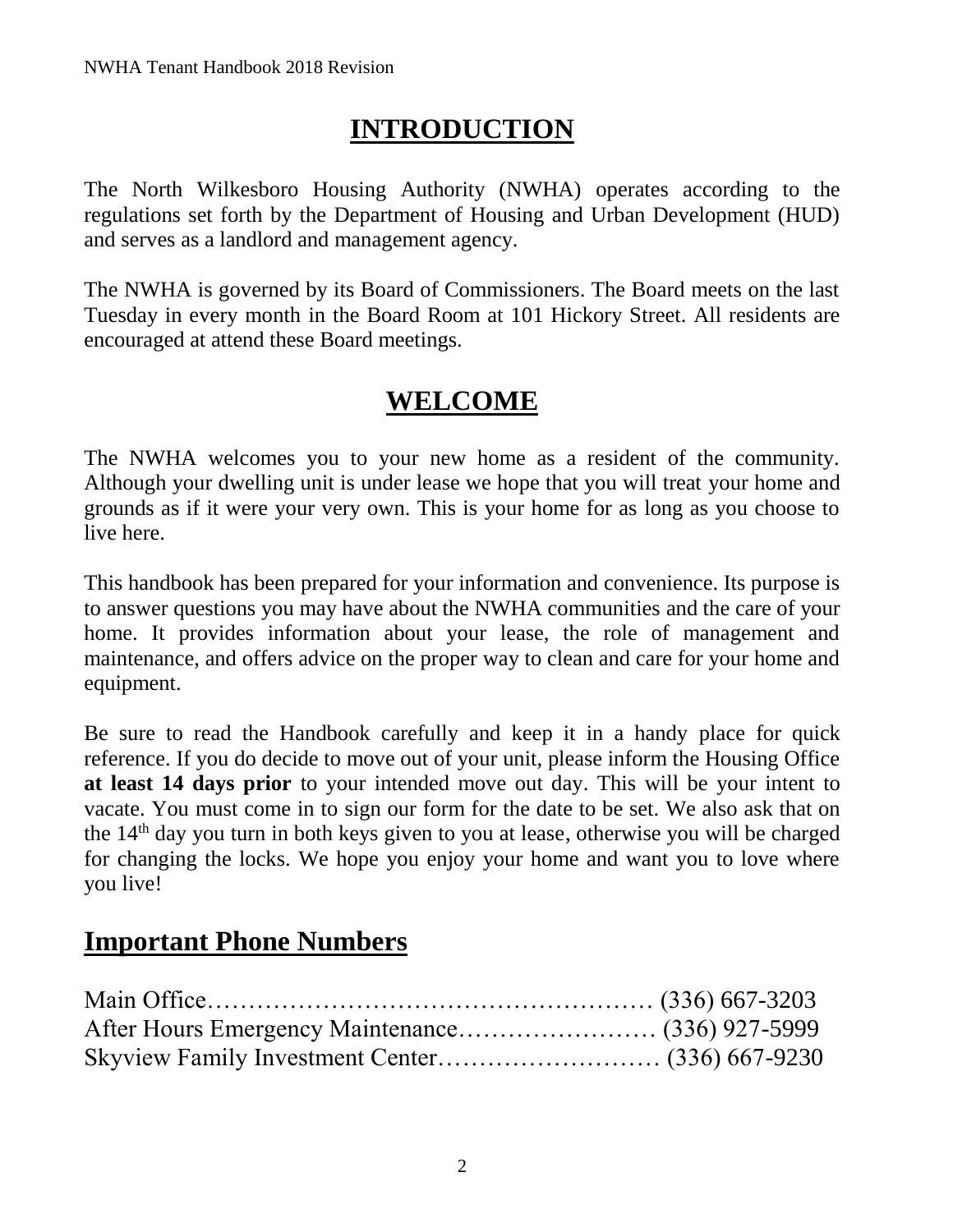## **PART I**

#### **LEASE**

Your lease is the legal agreement between you and the NWHA. When you sign the lease, you are agreeing to abide by the rules in the lease. The NWHA is also agreeing to hold its obligations to you as a resident. Action may be taken by either party for breaking the lease. Read your lease carefully and ask the Housing Manager to explain any parts you do not understand. Your lease is renewed at the first of the month when you pay rent and therefore is a monthly renewable lease.

#### **Security Deposit**

The amount of the deposit will equal one month's rent or \$125 (the greater of the two). This money is held aside in a separate account until you move out of the NWHA unit. Your security deposit is totally refundable provided your home is left in the condition in which it was leased to you without need for repairs or unpaid charges. The security deposit will not be used to pay charges during occupancy.

#### **Rent**

Your rent is based on the total adjusted family income. Rent is due on the first day of the month. It is strongly suggested that you plan your budget to first include the payment of rent and any other charges. Evictions due to non-payment of rent m ay be avoided with this practice. On the  $8<sup>th</sup>$  of every month, you will receive a late **NOTICE** asking for **FULL** payment or for you to move. 15 days after the late notice, if your rent still remains unpaid, we will file court papers with the Clerk of Wilkes County. This action adds an addition **\$126.00 +\$30.00 for any household member over age of 18,**  which has to be paid to the Clerk of Court before we can accept payment of delinquent rent and allow you to stay in your apartment.

#### **Other Charges**

Other Charges will depend a great deal on how you and your family take care of the property and guard against excessive use of utilities (in cases where there may be excess utility charge). You are charged for damages to the property when these are caused by you, your family or guests. There are no charges due to normal wear and tear. It is very important to report damages to the Central Office immediately when they occur to avoid accumulated damages and costs.

Utility allowances are based on bedroom size, dwelling exposure and location. The allowances are computed for electricity. You are required to pay utilities used in excess of your allowances. Please review your allowance sheet and your lease. Billings for utilities are done monthly.

**Important:** You are notified at least **30-60 days** prior to the time payment is due. Therefore, you have some time to save the extra funds to pay the bills when it appears on your rent statement. **Budget agreements for these charges are allowed and are to be paid in not more than three payments. We will not execute budget agreements for amounts under \$25.00.**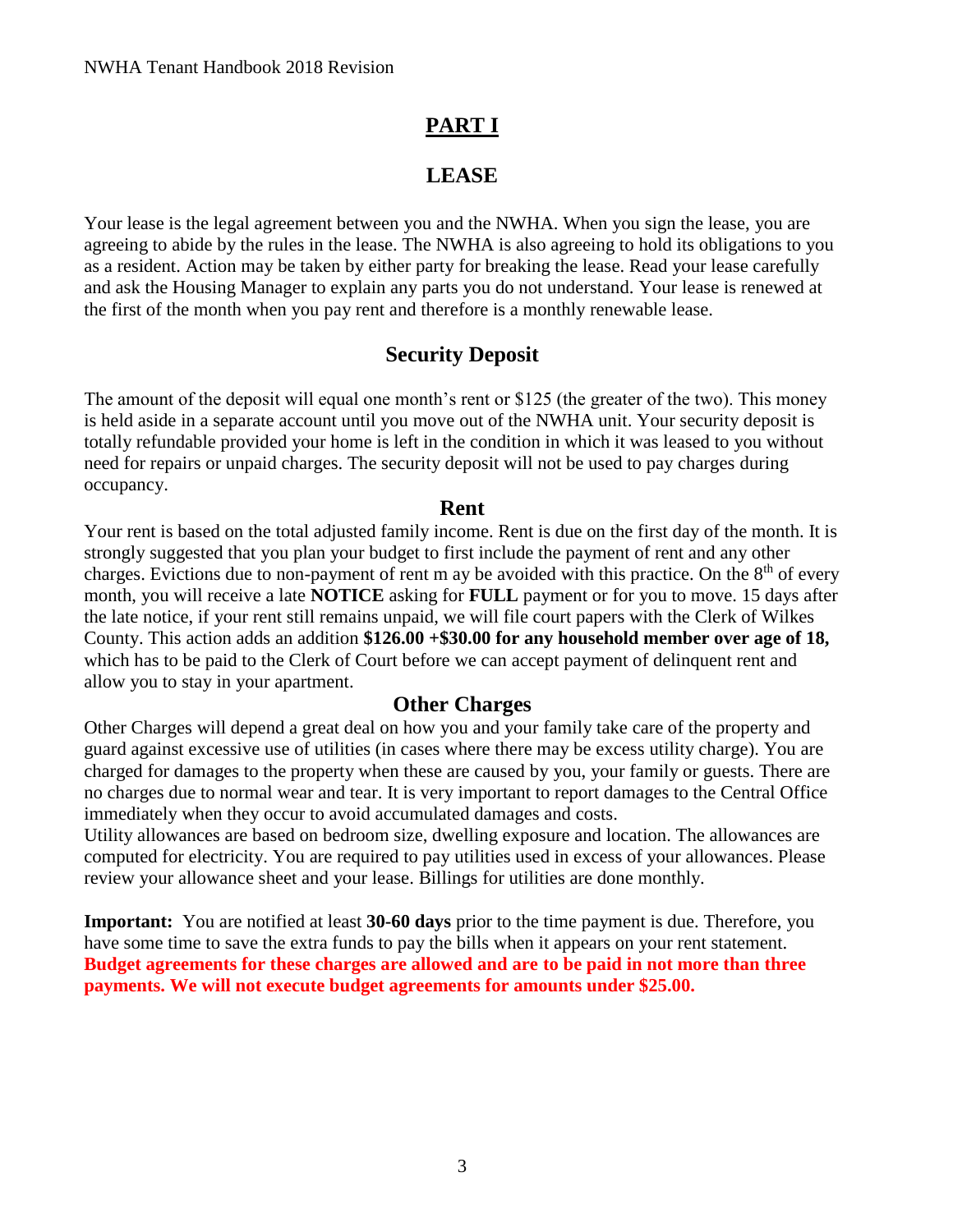# **PUBLIC HOUSING**

# **ELIGIBILITY REQUIREMENTS:**

**Only those applicants who meet ALL of the following requirements are eligible for Public Housing.** 

- **Qualify as a family**
- **Annual income does not exceed Income Limits**
- **Income from assets included with other income does not exceed income limits**
- **Single person- capable of living independently**
- **Family composition conforms to occupancy standards**
- **Rent paying habits are satisfactory**
- **No indebtedness to Public Housing Agency or Section 8**
- **No record of disturbances, destruction of property or poor housekeeping habits**
- **No history of violent criminal activity**
- **No drug related criminal activity**
- **Has not committed fraud, misrepresentation or falsification of information**
- **Has not breached repayment agreement**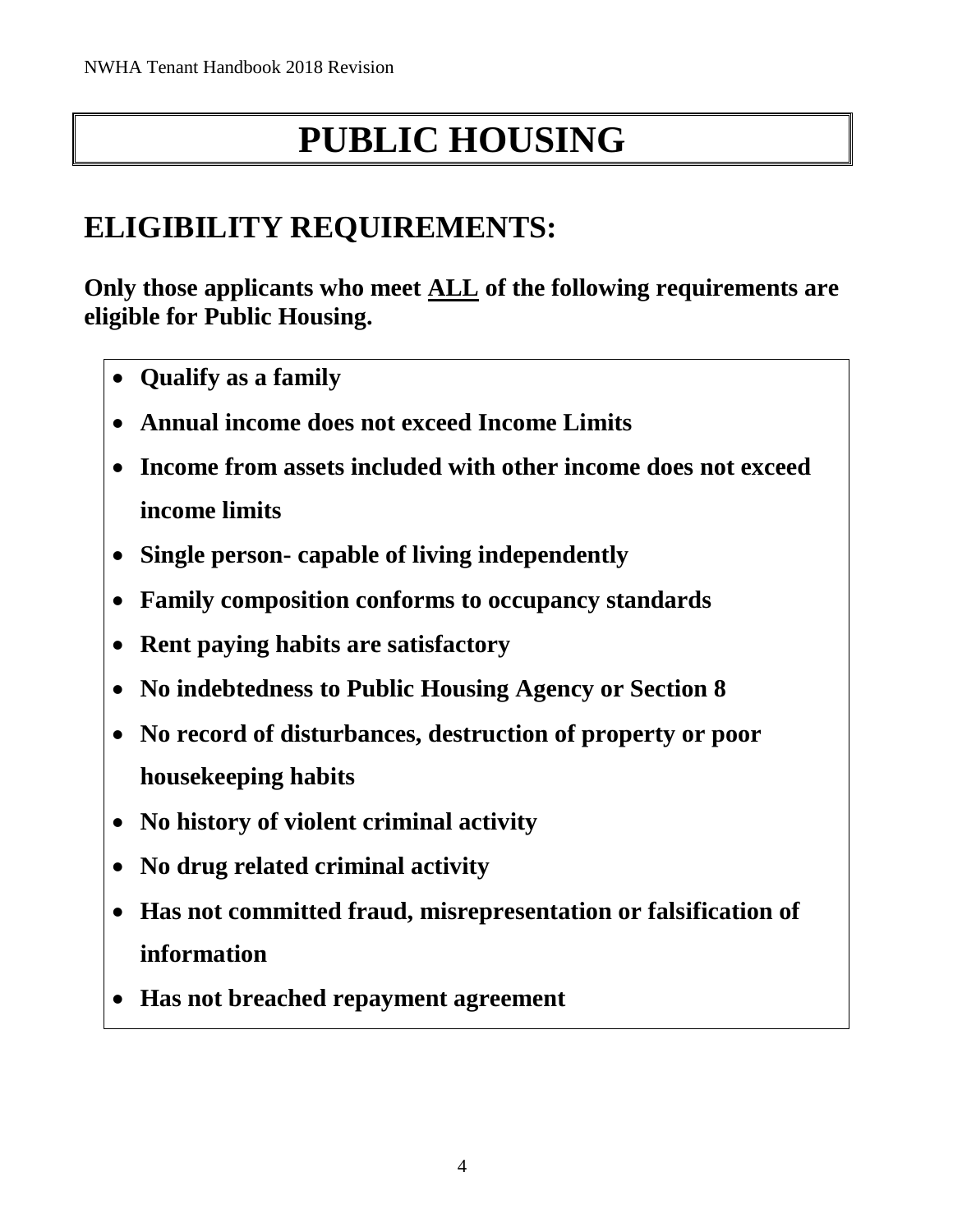# **RENT CALCULATIONS**

# **WHAT IS INCOME?**

All of the following ARE considered income and should be reported immediately.

| Wages                            | $\bullet$ Tips                |
|----------------------------------|-------------------------------|
| Supplemental security            | • Pension pay and VA benefits |
| income                           | • Welfare assistance          |
| • Base pay (military service)    | • Disability compensation     |
| • Self employment earnings       | $\bullet$ Alimony             |
| • Unemployment insurance         | • Contributions form others   |
| • Interest dividends, net income |                               |
| form real or personal property   |                               |

**BE AWARE: If you report NO INCOME or less than sufficient income to maintain your lifestyle you will be REQUIRED to fill out a Zero Income Long Form with the Housing Office every 90 days until Income or sufficient Income is reported**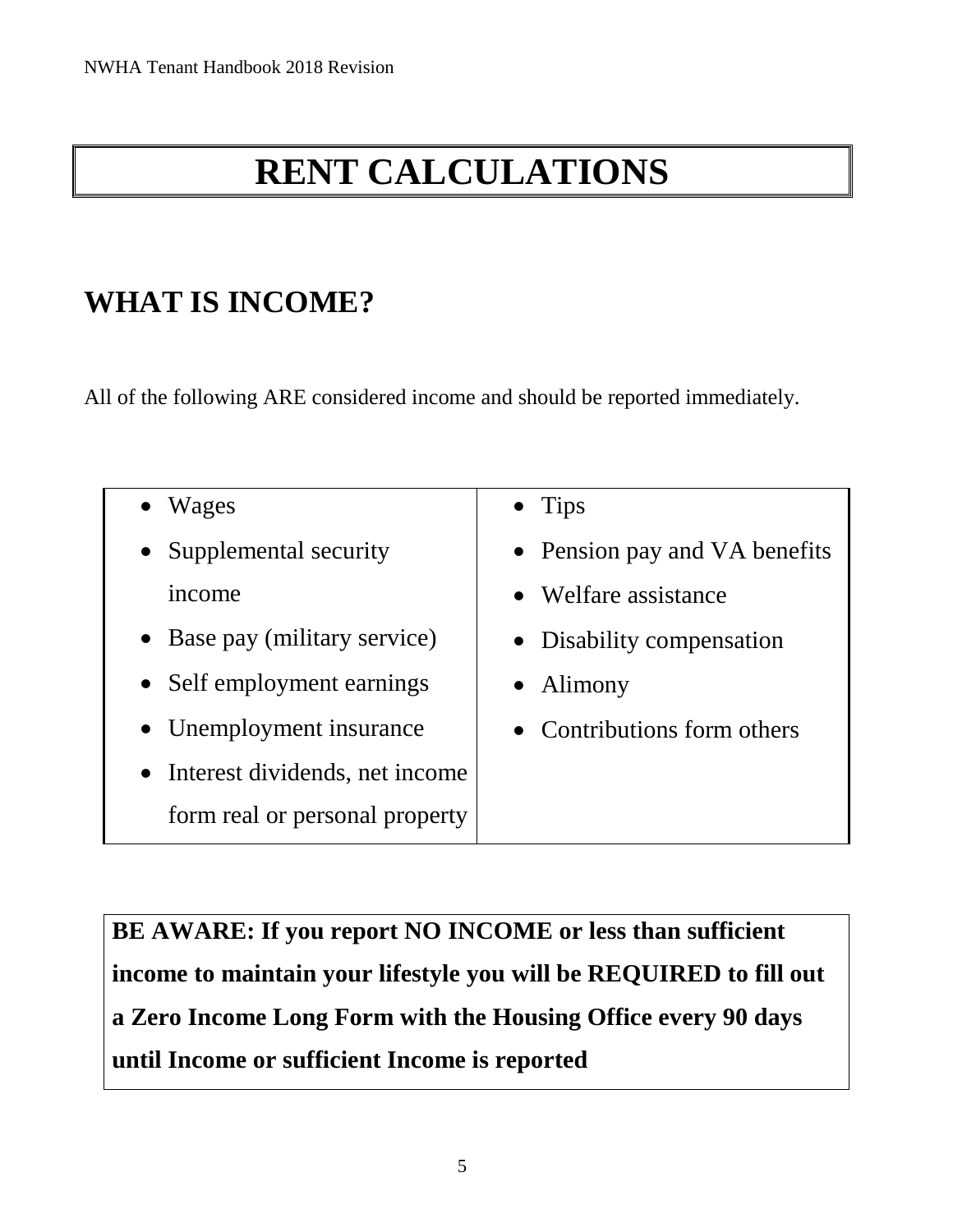# **DID YOU PROVIDE ACCURATE INFORMATION ABOUT YOUR FAMILY COMPSTION AND INCOME?**

**WARRNING:**



# **SECTION 1001 TITLE 118 OF THE UNITED STATES CODE MAKES IT A CRIMINAL OFFNSE TO WILLFULLY GIVE FALSE STATEMENTS OR MISREPRESENTATIONS TO ANY DEPARTMENT OR AGENCY WITHIN ITS JURISDICTION.**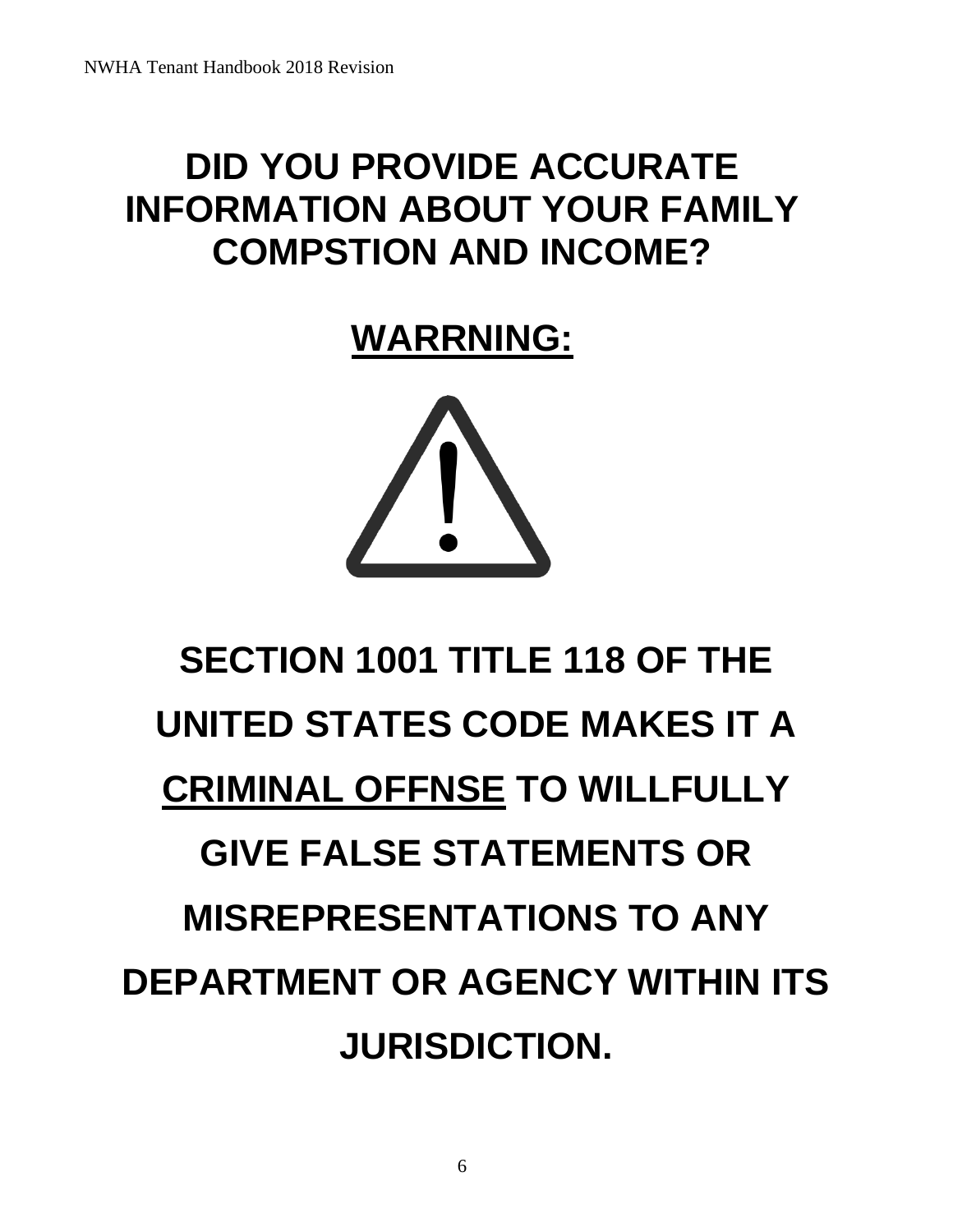# **RENT COMPUTATION**

## **EXAMPLE ONLY**

- **Family of 3:** Mother, 1 Child- 10 years of age 1 Child – 17 years of age
- **Income:**  $$221.00$  per month AFDC

- **Clues:** 1. Annual Income is anticipated income for the coming year.
	- 2. \$480.00 deduction for each dependant under 18 years of age or a dependant who is disabled, handicapped or a full-time student.
	- 3. Total Tenant Payment (Monthly Rent) equals 30% of Monthly Adjusted Income.
	- \$ 221.00 Per Month
	- x 12 Months Per Year
	- \$2,652.00 Annual Income
	- \$ 960.00 Deductions for dependants(s)
	- \$1,692.00 Adjusted Income
	- ÷ 12 Months Per Year
	- \$ 141.00 Monthly Adjusted Income
	- x .30 Required Percentage
		- **\$ 42.00 Total Tenant Payment (Monthly Rent)**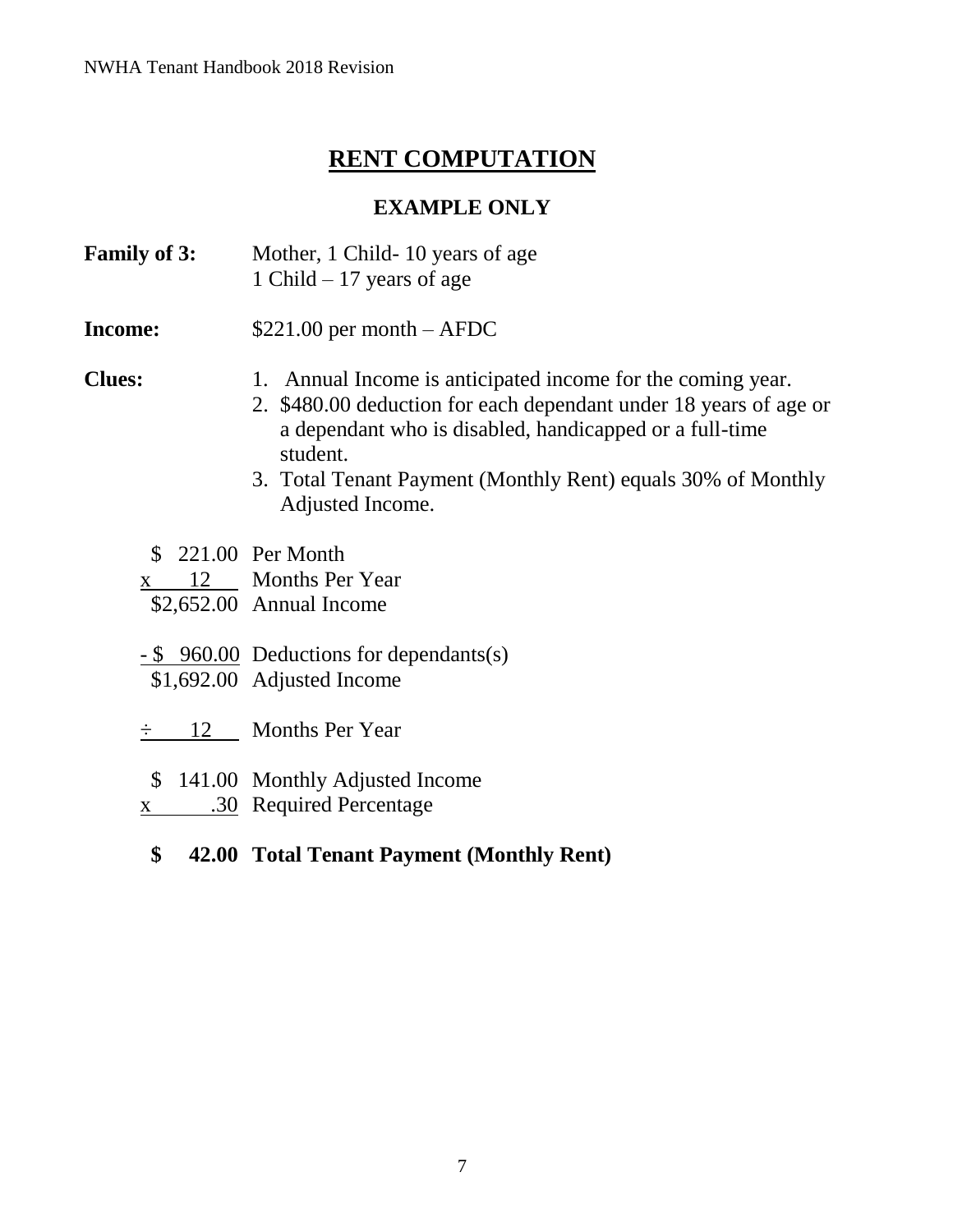# **Be Aware: A Dwelling Lease is a legally binding contract!**

# **DO NOT:**

# **Assign your lease or sublease the premises.**



# **Move out and let someone else move into your apartment.**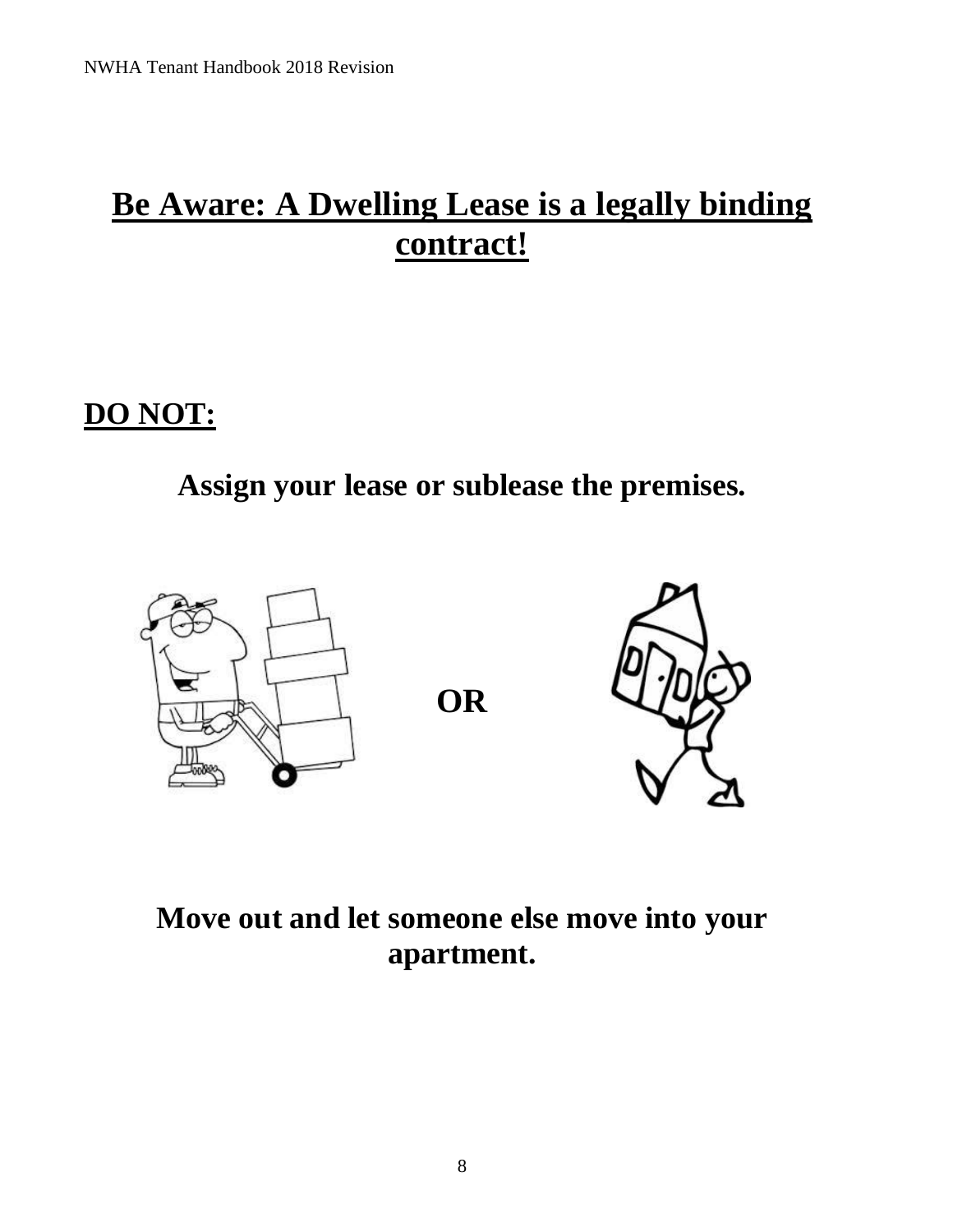# **NORTH WILKESBORO HOUSING AUTHORITY**

## **SIGNIFICNT INTERPRETAION OF THE NWHA LEASE**

- 1. Only family members on the lease at the time of move-in may live with you. Those that leave the home should be taken off the lease. After approval by the Manager, family members may live with you.
- 2. You have a month-to-month lease, renewed with the payment of your rent. Consequently, until you pay your rent, you do not have a lease. You may be asked to vacate the apartment.

#### **3. Rent Paying Procedures**

- a. You may mail in your rent to the Central Office each month to: North Wilkesboro Housing Authority, P.O. Box 1373, North Wilkesboro, NC 28659. You may also make your payment in person by bringing it to 101 Hickory Street during normal office hours or 8:30 a.m. to 5:00 p.m. Monday through Friday. The NWHA prefer that all payments be made with money orders. NO personal checks or cash are accepted. We also offer auto daft payments. If interested request a form from the office.
- 4. Residents have a utility allowance based on a conservative household, by bedroom size, with minimum lighting, heating, refrigeration, and hot water. Meters are read monthly. You must pay for the usage over the allowance.
- 5. In addition to monthly rent and excess utility cost, you are expected to pay for damages caused by abuse or neglect of property by members of your family and/or guests.
- 6. Security Deposit Your deposit is due at move-in. If you cannot pay the full amount at this time an agreement can be made to have it paid in monthly payments in amounts to be determined by management. You will receive your security deposit when you move out if the apartment and appliances are left clean, in good condition and you do not owe NWHA any other charges.
- 7. Residents must repot all changes in their income and family composition whenever it occurs to your Management Office. **ADD TIME LINE IF APPLICABLE** At least once a year, your eligibility for continued occupancy must be re-determined.
- 8. You may terminate your lease upon completion of an "Intent to Vacate" notice in the Management Office at least fourteen (14) days before you move. Management may terminate your lease for violation its terms, by giving you a thirty (30) days notice in writing; fourteen (14) days notice for non-payment of rent or a reasonable time commensurate with the situation in the case of a threat to the health or safety of other residents or NWHA employees.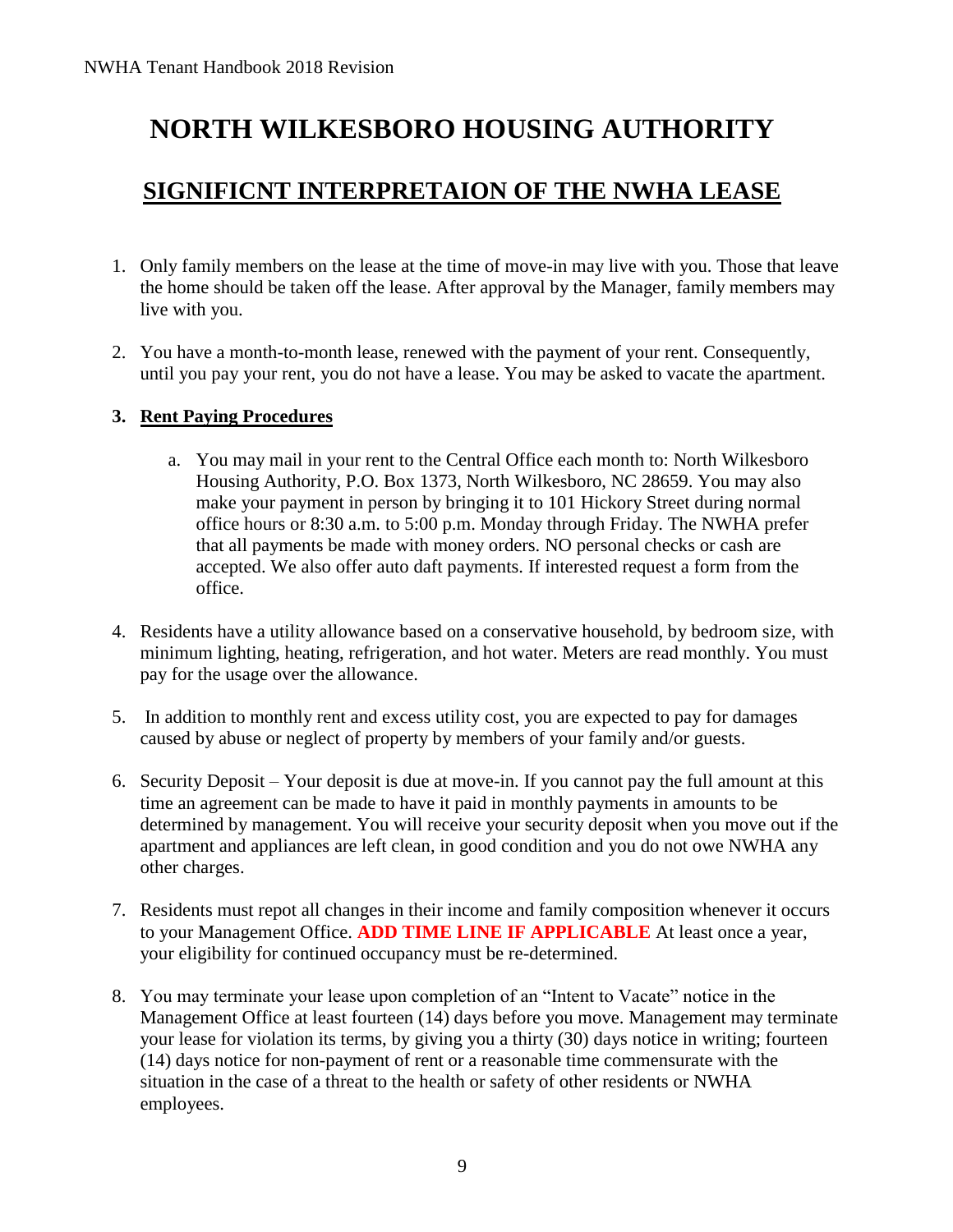#### 9. **Your Obligations**

- a. Only family members on your lease may live with you.
- b. Keep the property clean and safe, both inside and outside. Keep trash off lawn and place all trash inside the dumpsters.
- c. You are responsible for the conduct of your family and guest(s), both socially, lawfully, and damage to property and it is your responsibility to make them aware of our policies.
- d. No animals, except bird or fish.
- e. Additions and alterations to property must be approved by Management, in writing, prior to beginning.
- f. No parking on lawns or dumpster driveways at any time (towing law in effect).
- g. Must have a parking sticker in place on your vehicles (1 per licensed driver).

#### **NWHA Responsibilities**

- a. Make all repairs in a timely manner- depending on the nature of your requests.
- b. Keep utilities in proper supply and condition in development that we are responsible.
- c. Maintain community building and common areas to include cutting grass and shrubbery.
- d. Enforce the conditions of the lease.
- e. Assist our residents toward mobility- economically.

11. Entry of your apartment will be made only to perform "housekeeping inspections twice a year, complete work orders, 3 times a year for mandatory pest control." We will always try to inform you two days in advance of our planned visit and always leave information as to why we entered.

12. If you are not satisfied with the actions or inactions of your Manager, you may request a conference with his/her supervisor.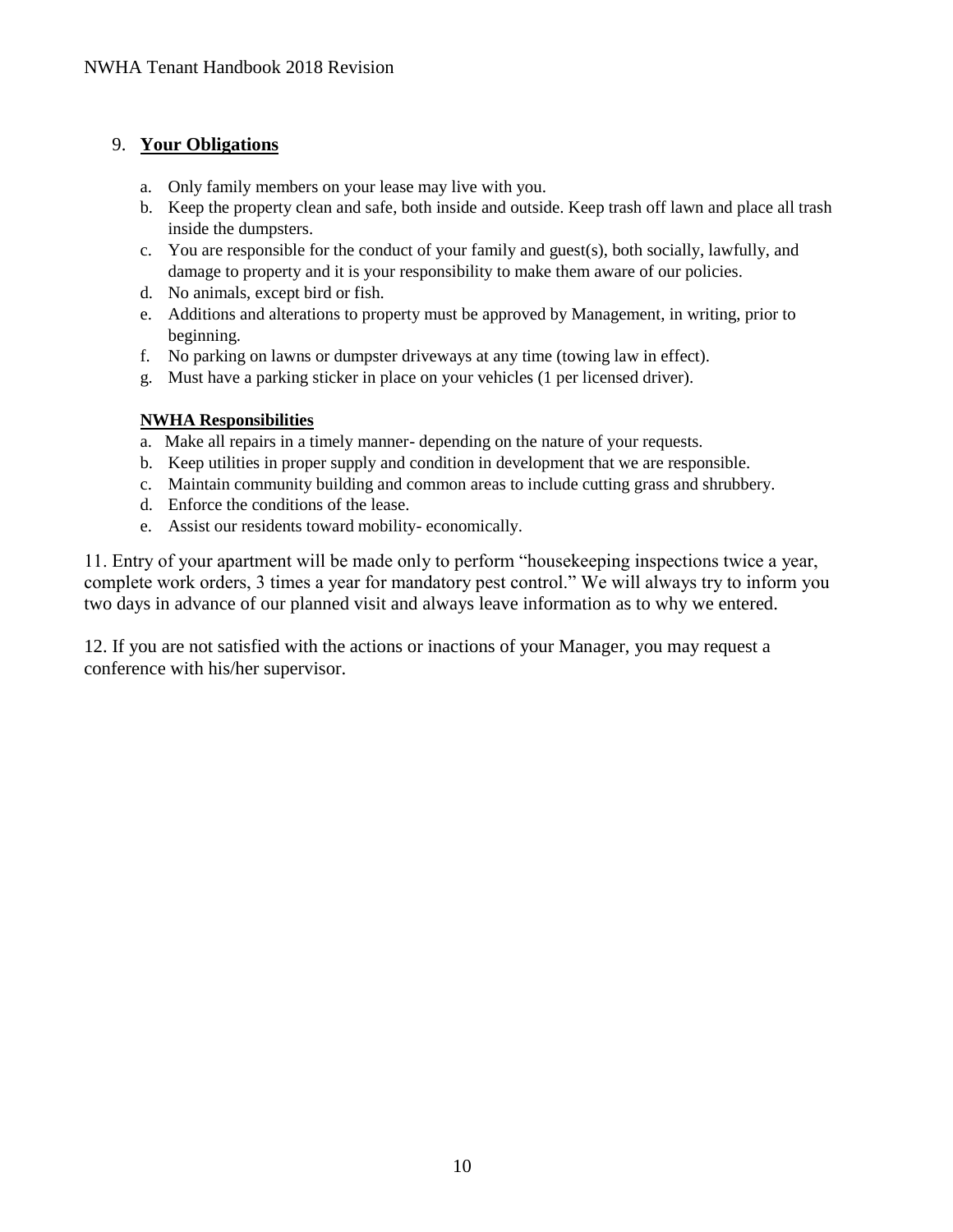#### **Utilities**

**1.** The NWHA will furnish electricity to the residents (in developments where applicable) in accordance with the schedule of Utility Allowances by bedroom size, per quarter, in the following qualities of kilowatt-hours:

|                  | 1 Bedroom | 2 Bedroom | 3 Bedroom | 4 Bedroom | 5 Bedroom |
|------------------|-----------|-----------|-----------|-----------|-----------|
|                  |           |           |           |           |           |
| January          | 2216      | 3074      | 3587      | 4593      | 5821      |
| <b>February</b>  | 1997      | 2832      | 3440      | 4013      | 5170      |
| <b>March</b>     | 1486      | 2331      | 2644      | 3169      | 3768      |
| <u>April</u>     | 900       | 1452      | 1587      | 2124      | 2207      |
| <b>May</b>       | 675       | 1090      | 1193      | 1582      | 1656      |
| June             | 537       | 774       | 885       | 1558      | 1654      |
| <b>July</b>      | 521       | 717       | 963       | 1247      | 1205      |
| <u>August</u>    | 536       | 788       | 930       | 1166      | 1305      |
| <b>September</b> | 449       | 786       | 950       | 1398      | 1650      |
| <b>October</b>   | 851       | 1280      | 1570      | 1837      | 2335      |
| <b>November</b>  | 1193      | 1654      | 1936      | 2737      | 3284      |
| <b>December</b>  | 1746      | 2555      | 2945      | 3580      | 4558      |

#### **Riverview Schedule**

| PUM(\$)   |      |      |      |
|-----------|------|------|------|
| Allowance | \$55 | \$76 | \$90 |

The Resident(s) is required to pay for excess consumption, if any, in accordance with the schedule. The NWHA shall not be liable for failure to supply service for any cause whatsoever unless the NWHA fails to exercise reasonable diligence to remedy the failure.

- 2. Water will be furnished to the Residents and included in the Total Resident payment.
- 3. Telephone and cable service is not included as a utility. Installation of Antennas or other devices are not allowed on building exteriors.
- 4. Leased Housing General Families and other designated Developments are required to contact the Private Utility Companies for Utility Service.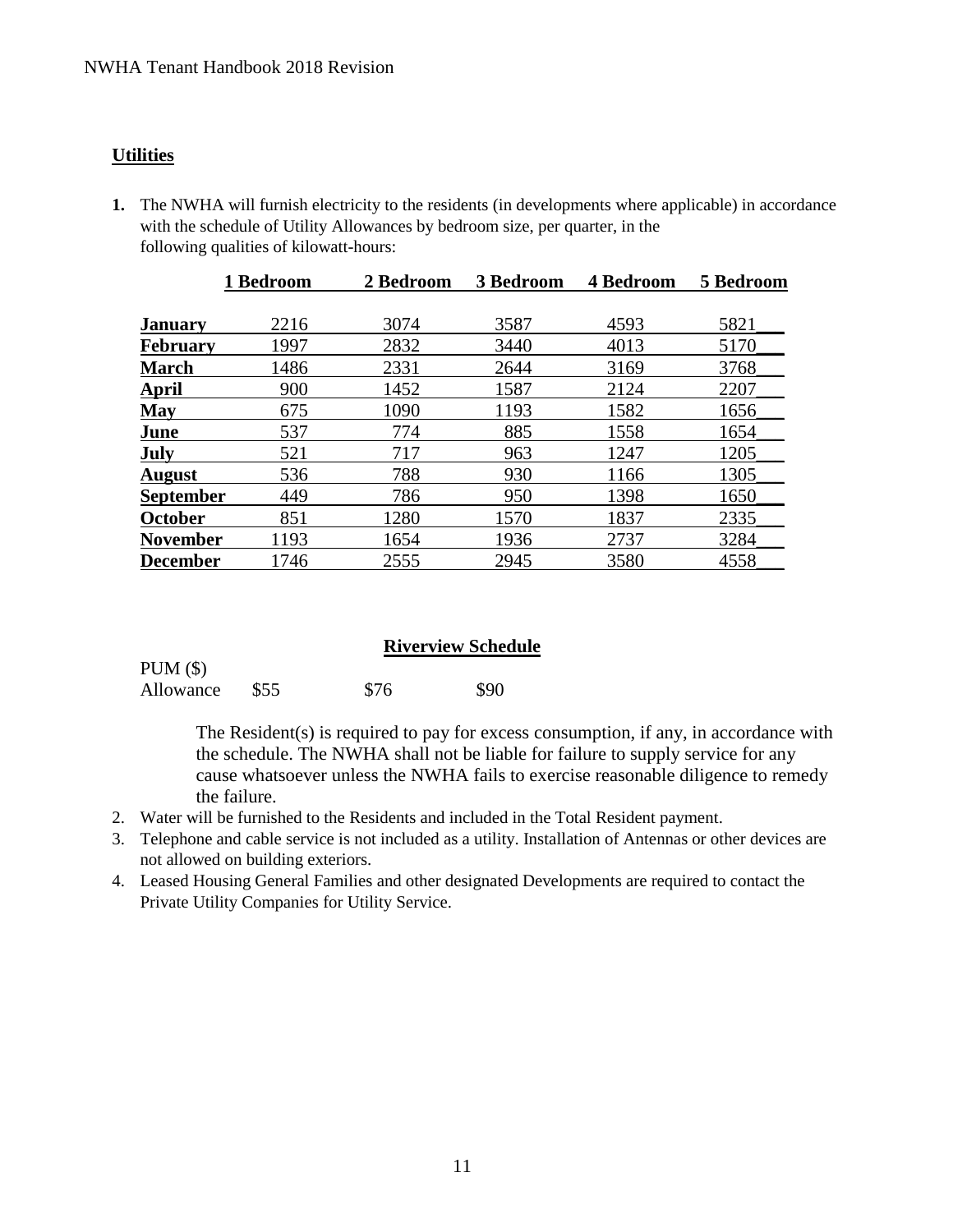# **Have you thought about renters insurance?**

# **What is it?**

Renters insurance is personal property coverage. This type of insurance covers your personal belongings from disasters and may help cover the cost of replacing items that have unexpectedly been damaged or ruined.

# **What will it cover?**

- 1. Fire or lightning
- 2. Windstorm or hail
- 3. Riot or civil commotion
- 4. Damage caused by aircraft
- 5. Damage caused by vehicles
- 6. Explosion
- 7. Smoke
- 8. Vandalism or malicious mischief
- 9. Theft
- 10. Volcanic eruption
- 11. Falling objects
- 12. Weight of ice, snow or sleet
- 13.Accidental discharge of overflow of water
- 14.Sudden and accidental malfunction of s hot water heater or cooling system
- 15.Freezing of a plumbing, heating, or cooling fireprotective sprinkle system
- 16.Sudden and accidental damage from artificially generated electrical current

If you are interested in renters insurance or need more information contact your insurance provider.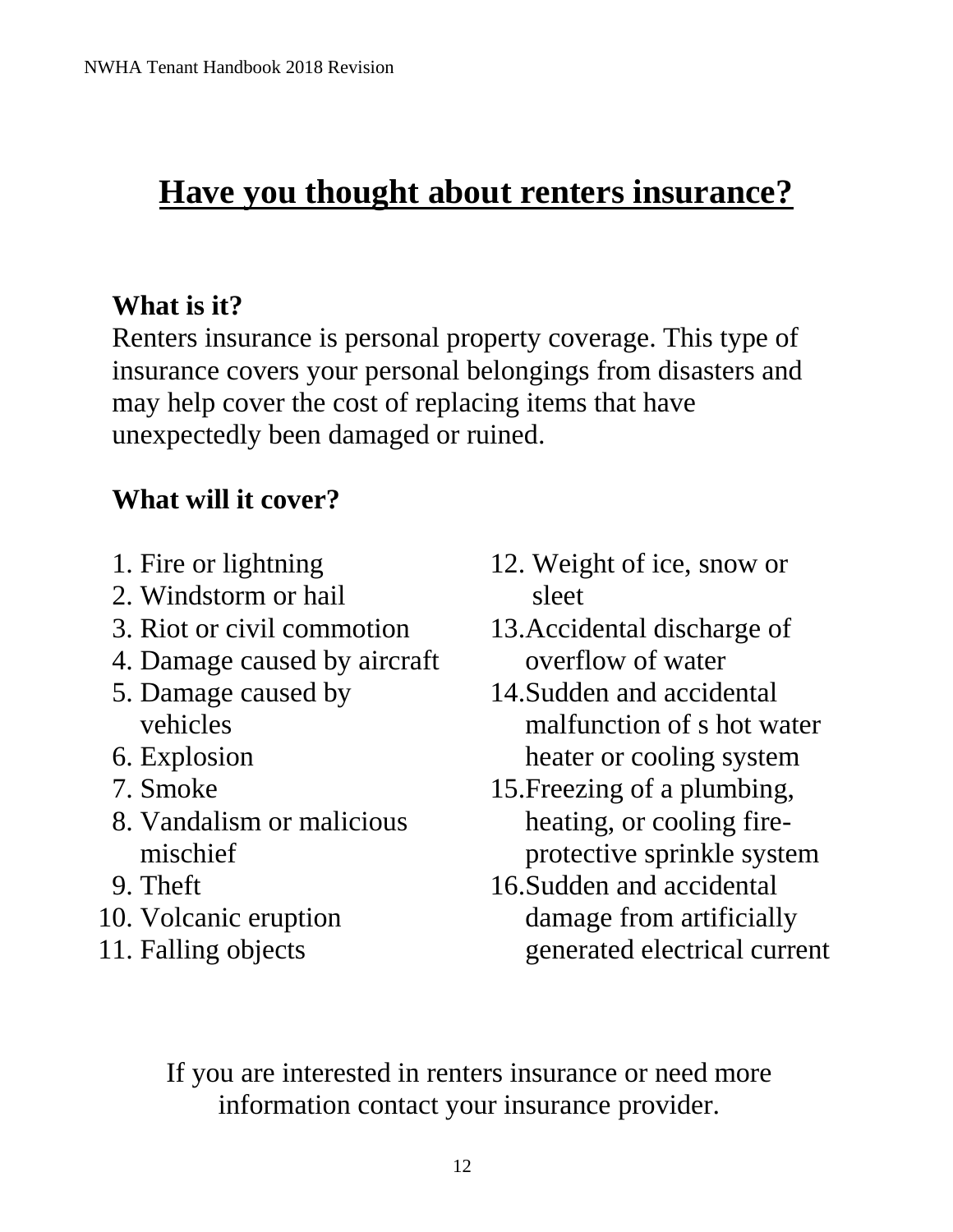# **PART II**

## CARE OF PROPERTY

## **REFRIGERATORS**

Food keeps longer and stays fresher in a clean refrigerator. You should check your refrigerator at least once a week for spoiled foods. Wipe spills right away. Before cleaning turn control dial OFF. Remove all food, shelves and racks. Wash shelves and racks in warm soapy water.

NEVER use a knife or sharp tool to chip ice from freezer compartment.



## **STOVES**

Pull off stove control knobs and clean behind them. The metal trim should also be wiped down. Before cleaning the heating elements make sure they are turned OFF. After taking out drip pans use warm sudsy water and steel wool to clean any food or grease droppings.

Take out oven racks and any other removable parts. These can be cleaned with warm sudsy water, steel wool, soap pads or oven cleaner. Wash the front, sides and hood on the outside of the range. The filter in the hood may be removed and soaked in warm sudsy water to remove grease. Allow to dry before putting back up. Follow these steps often to prevent build up and make clean up easier.

## **FLOORS**

First sweep or vacuum up grit and dirt particles. Use warm water with household cleaner and cloth mop to clean. Use a brush or broom to got build up out of corners and edges. Rinse again with clean water.



**REMINDER**: a **WET** floor will **NEVER** come clean by continuing to mop with **DIRTY** water.

## **WALLS AND BAESBORDS**

Wash all soiled areas, especially areas around light switches. DOT NOT spray cleaner directly on wall. It is strong and may leave spots. It is best to mix cleaners with warm water in bucket.

## **BATHROOMS**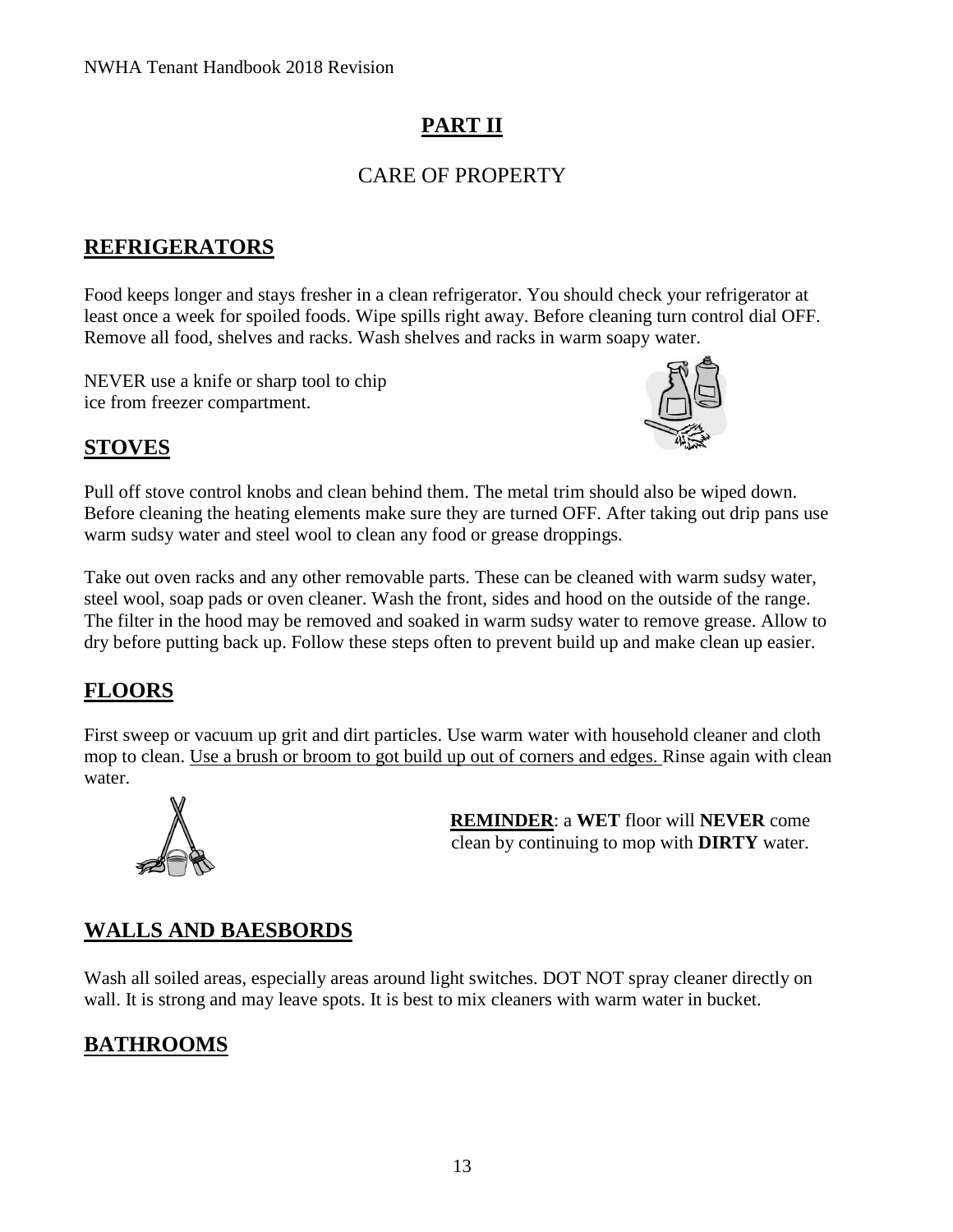Since most bathrooms and sinks are made of porcelain, it is not advisable to use abrasives. You will need a household cleaner and sponge or cloth for washing. If any area is very soiled, sprinkle household cleaner on a sponge and rub onto surface to remove tough stains. Laundry bleach in an pail is a good inexpensive cleaner.

Ceramic tile floors in bathrooms may be scrubbed with a brush or broom using detergent such as Ajax or Comet or laundry bleach.



The commode may be cleaned with Ajax, Comet or bleach. Be sure to scrub the inside of the commode. It is important to clean around the back and base of the commode where it attaches to the floor.

## **IMPORTANT TIPS**

Be mindful that children do not drop foreign objects (balls, toys, food, bottles, paper, rags, ect.) into commode. You WILL be charged if these kinds of objects cause a blockage.

If your commode continues to flood after flushing or if you have a leaky faucet in the bathroom or kitchen, please call the office to request a work order. Money we can save from water can be used to better your housing.

### **WINDOWS**

Start by removing curtains and shades. Pick a window cleaner you like- ammonia or vinegar are effective, inexpensive cleaners. Mix with water and use a sponge or damp cloth to clean. Change dirty water. Dry with a cloth, newspaper or coffee filter to prevent streaking.

#### **SCREENS**

Lift screens out and brush off extra dust or dirt. It is less messy to wash screens outside by using warm water mixed with detergent and a brush or broom. After screens have been scrubbed, you should rinse them off with clean water. Screens and windows should be washed once per year.

### **GARBAGE CANS**

It is advisable to use a plastic bag liner for all garbage cans, indoors and outdoors. This prevents smells and decay, it will also aid in clean up.



When disposing of garbage in the dumpster pick up all trash that you drop or any that misses the dumpster. **Do not send children to the dumpster.**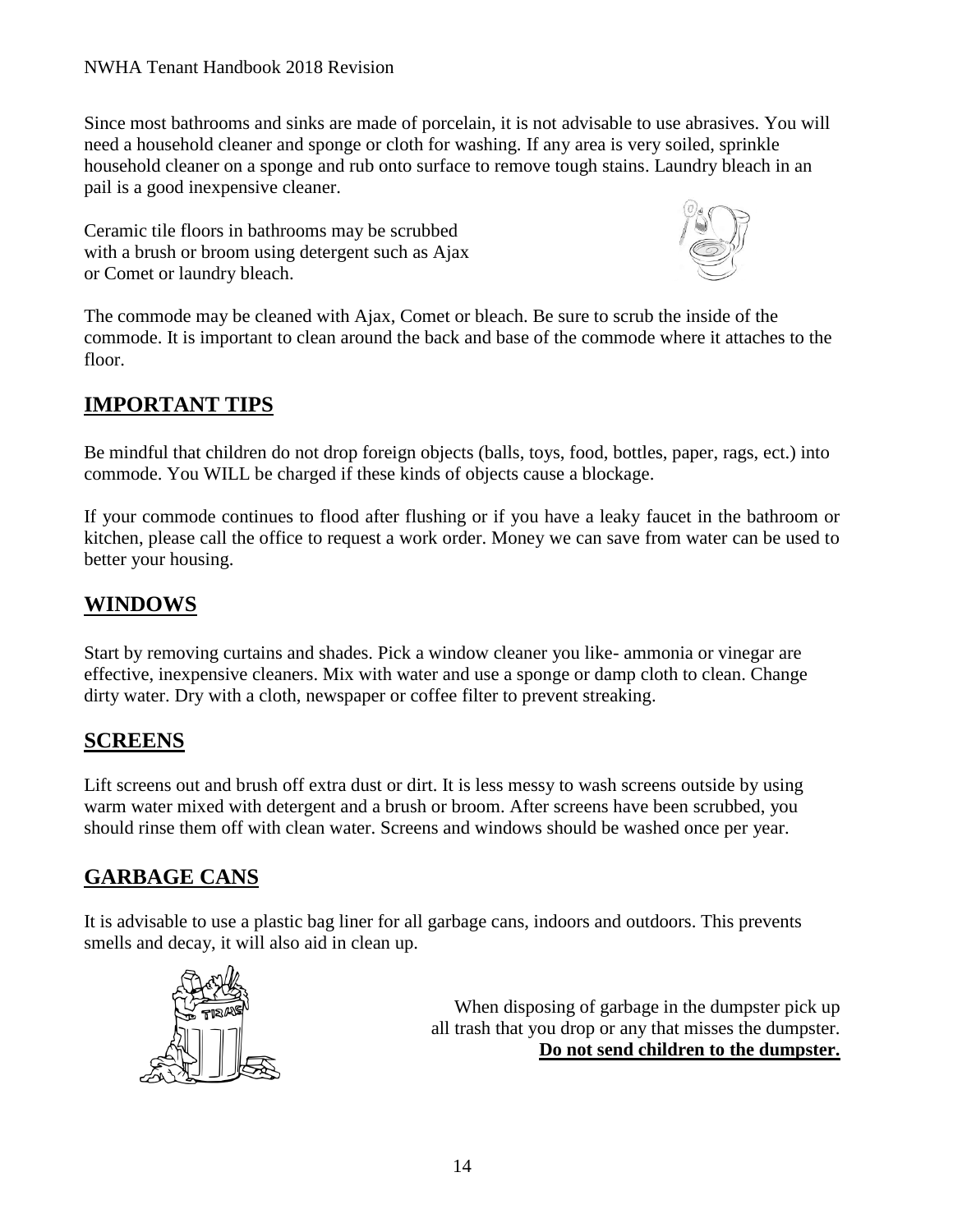#### NWHA Tenant Handbook 2018 Revision

Scrub the can with a brush using sudsy water; be sure to clean the can outside and inside. Allow to dry before replacing cover and line with plastic bag for proper disposal.

#### **ALTERATIONS AND PAINTING**

Residents are **NOT** allowed to make major alterations to the building.

If you have questions about air conditioners, cable TV, TV antennas, extra phone jacks, etc. please call the Central Office.

#### **PARKING AUTOMOBILES**

Parking is never permitted on lawn areas.

If your car is not in running condition, untagged or unregistered, please remove it from the premises. Your lease states that will be towed **at your expense.**



To register your car, please come into the office with your registration and \$1.00 (this can be in cash) to pay for your parking sticker. You are allowed one car per licensed driver in your household.

#### **GROUNDS**

**This is your home!** Keep your yard clean. Parents are required to make children respect other resident's property by not trespassing, dropping trash, or leaving toys in or around their yards. If space is available on your grounds, you may plant flowers and/or vegetables. Reminder: You are not allowed to have any furniture or items outside your unit that are for inside use.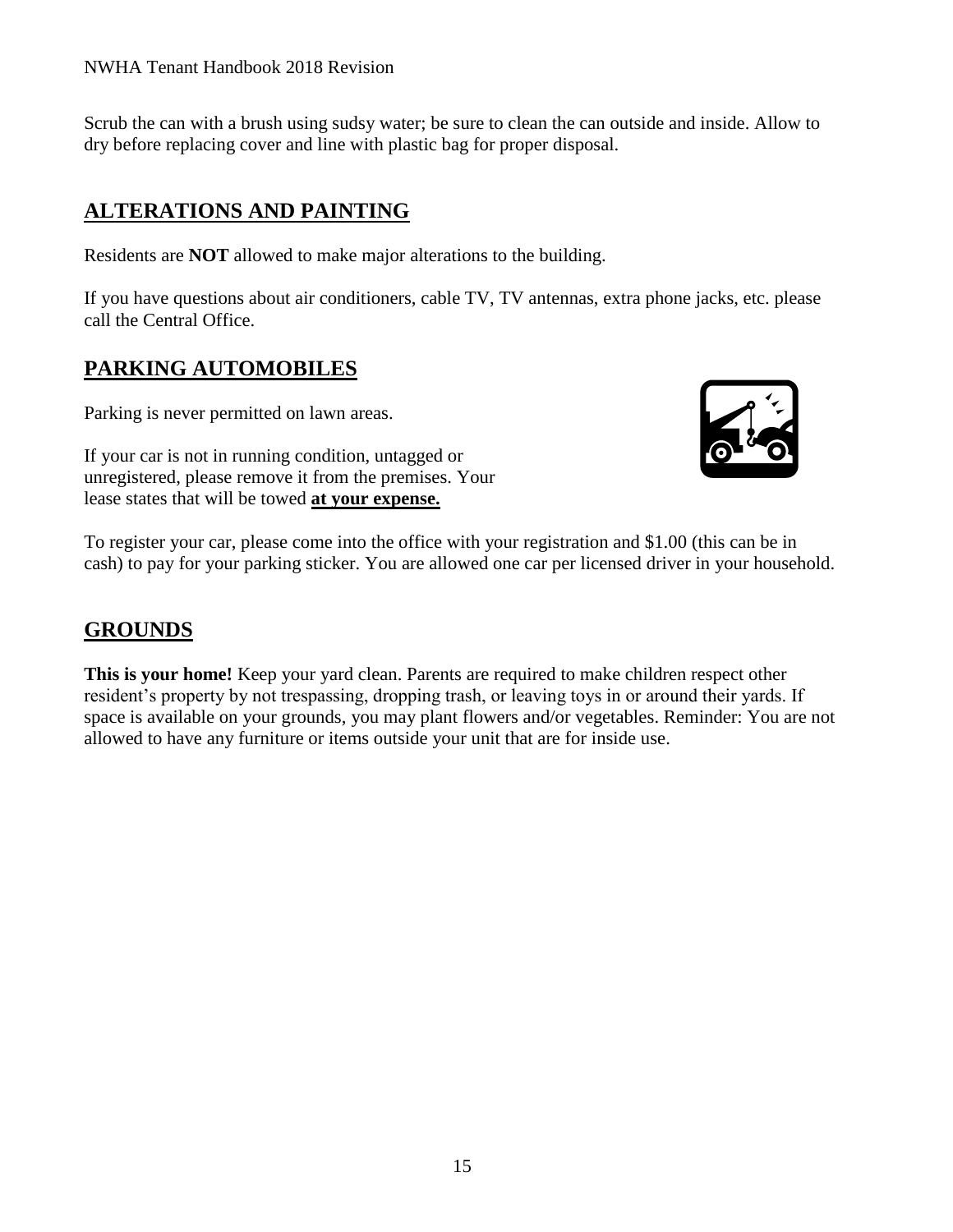# **PART III**

## INSPECTIONS, HOUSEKEEPING AND PREVENTAIVE MAINTENANCE

#### **HOUSEKEEPING INSPECTIONS**

These inspections are conducted to insure units are properly maintained and damage free and residents understand what is expected of them. Poor housekeeping will adversely affect the appearance of any unit outside, as well as inside. Poor housing keeping can also affect the deterioration of a unit, ultimately resulting in numerous repairs by the Maintenance Department. It is the responsibility of residents to report needed repairs to the Management office.

Residents must cooperate in keeping up their unit and should cooperate with other families in keeping up the neighborhood. Housekeeping inspections take place *at least twice a year.* Units which do not pass inspection will receive follow-up inspections as long as deemed necessary until such units are in conformity.

All residents are given at least 48 hours written notice prior to the inspection and units are entered although residents mat not be home.

#### **Failure to pass housekeeping inspection after three (3) visits can result in lease termination.**

#### **MOVE IN INSOPECTIONS**

This type of inspection is to check for damages and to make sure everything is in a good working order for you. Please be sure to check everything for yourself and call immediately with any problems.

#### **MOVE OUT INSPECTIONS**

You are required, under the terms of your lease, to give a fourteen (14) day written notice in advance of your vacating the unit. If you do not give notice you will be charged or fourteen (14) days rent.



**REMINDER** Be sure to clean your unit thoroughly. A well kept and clean unit will help avoid extra charges for cleaning and repairs

When you move, your security deposit will be returned to you within 30 days unless you owe rent, excess utility, maintenance or cleaning charges. If your security deposit does not cover these charges, you will be sent a bill for the difference.

**IMPORTANT** If you do not pay the move out bill, it will be turned over for collection and will result in a bad credit reference for you. Payments can be arranged to pay the move out bill. If you have an outstanding balance with us and want to re-apply for housing in the future, this balance must be paid in full before moving back into Public Housing or receiving rental assistance though the Section 8 Program. Any balance owed is entered into nationwide systems that are viewed by all Section 8 and Income Based Housing Authorities.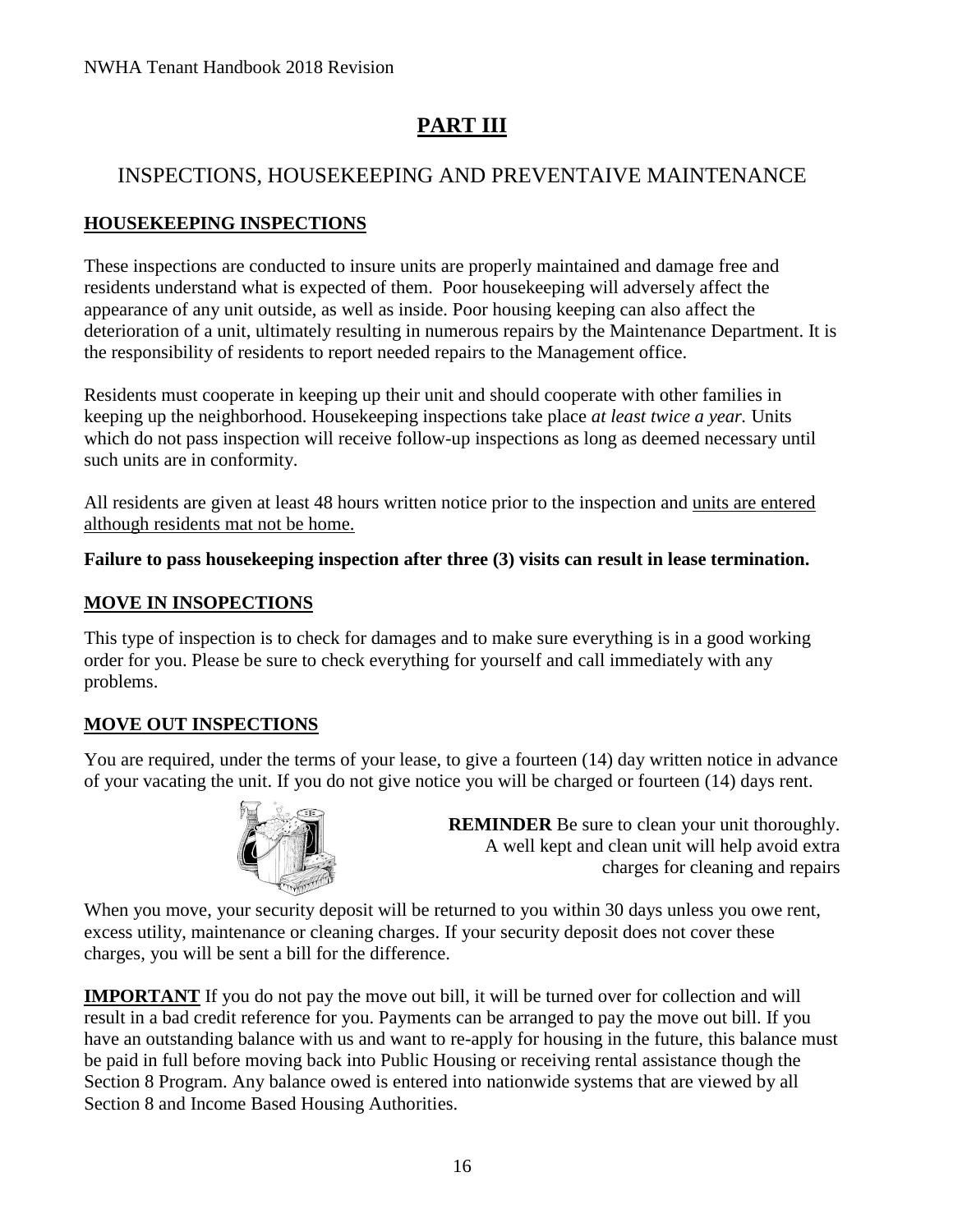## **PART IV**

### ENERGY CONSERVATION TIPS

The following is a list of operations and maintenance items that will improve the energy-efficiency of equipment and household items owned and controlled by the residents. Following these hints will result in less utility consumption.

#### **RANGE**

NEVER use the range (oven and burner top) to heat a room. Use top of range whenever possible instead if oven.

Use small cooking appliances (toaster, electric fry pans, ect.) instead of oven.



Do not open oven doors while baking.

Do not preheat oven or broiler. On electric ranges keep reflector pans (drip pans) under burners clean for faster cooking.

Pans for stove top fit burner size, have flat bottoms and tight lids.

Use the minimum amount of water needed; use a covered pan for boiling water; start with hot water from the faucet.

If you suspect the thermostat is not working (oven is too hot or cold) request repair.

### **REFRIGERATOR**



Clean condenser coil four times a year. First unplug unit. The coils are located in the back of the unit or behind the bottom grill panel. Use a vacuum brush or soft dust brush.

At least four times a year check the condensation pan underneath the unit to remove water and food particles.

Check gaskets for tightness, loose gaskets let cold air escape. If your gasket if torn, call to request repair.

Keep freezer full because frozen foods help retain cold temperature. Leave space in refrigerator for air to circulate.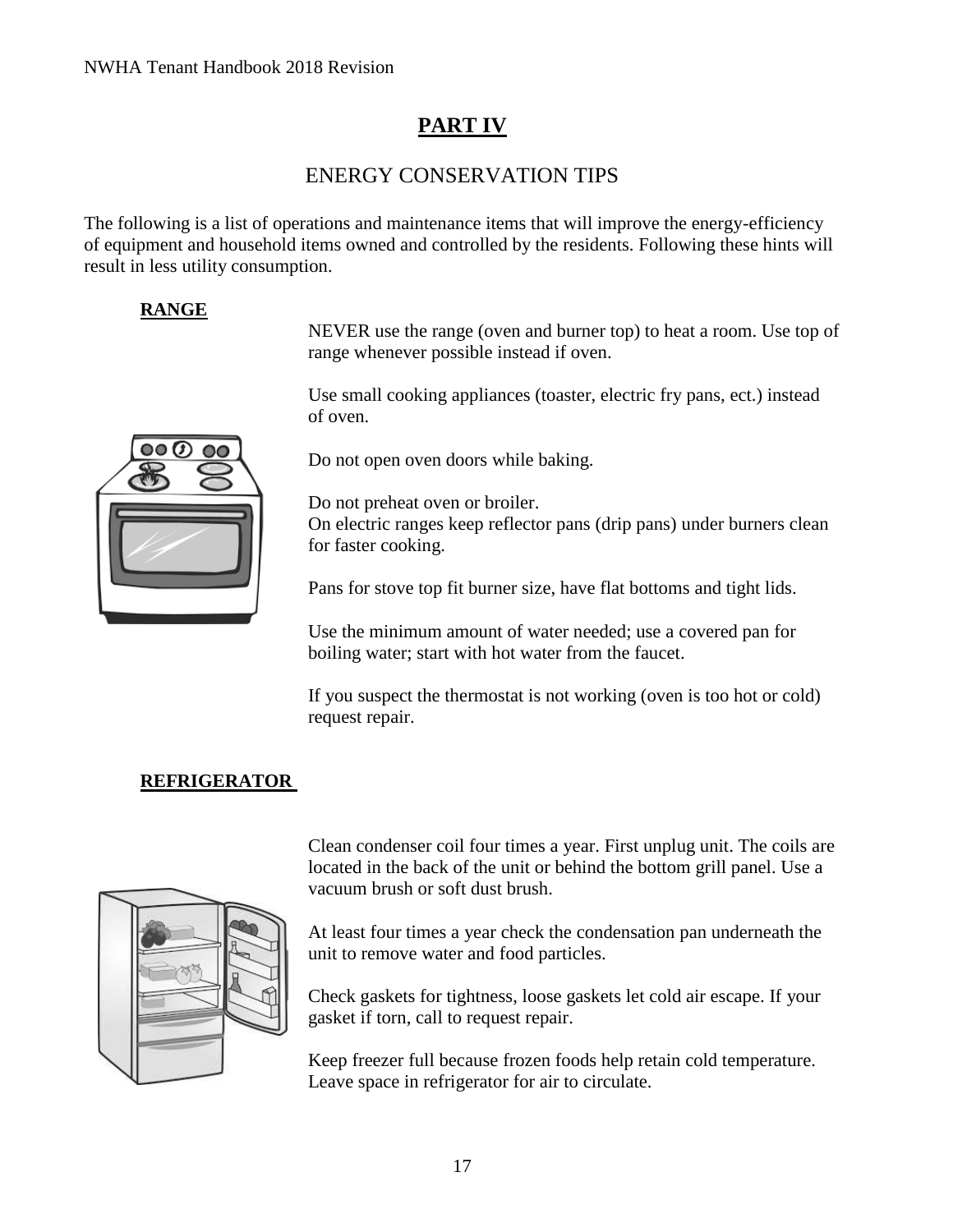Do not leave liquids uncovered in the refrigerator, they increase ice formation.

Do not obstruct unit, allow sufficient air circulation around it.

Keep surfaces if refrigerator and freezer clean.

Avoid opening refrigerator and freezer doors unnecessarily allowing cold air to escape.

Let hot dishes cool before putting them in the refrigerator

#### **WASHER**



Wash only full loads but do not overload the washer; clothes should fill tub loosely.

Always use cold water rinse and when practical a cold or warm wash cycle.

Add only amount of detergent recommended. Too many suds does not clean clothes better, this will only leave a residue on them and also over work the machine.

Clean lint filter after each load of wash, this will also prevents risk of fire.

#### **HEATING AND COOLING**



Open windows in the evening of summer months and close at mid-day.

Increase temperature to 78 degrees in summer months in air conditioned rooms.

In the winter open shades and drapes during sunny days and close them at night.

In the wintertime lower thermostat to 68 degrees during day and 62 degrees at night.

Wear suitable clothing. In the winter wear warmer clothes including sweaters and pants, and in the summer wear light weight clothes.

Keep windows clean for greater heat gain in wintertime.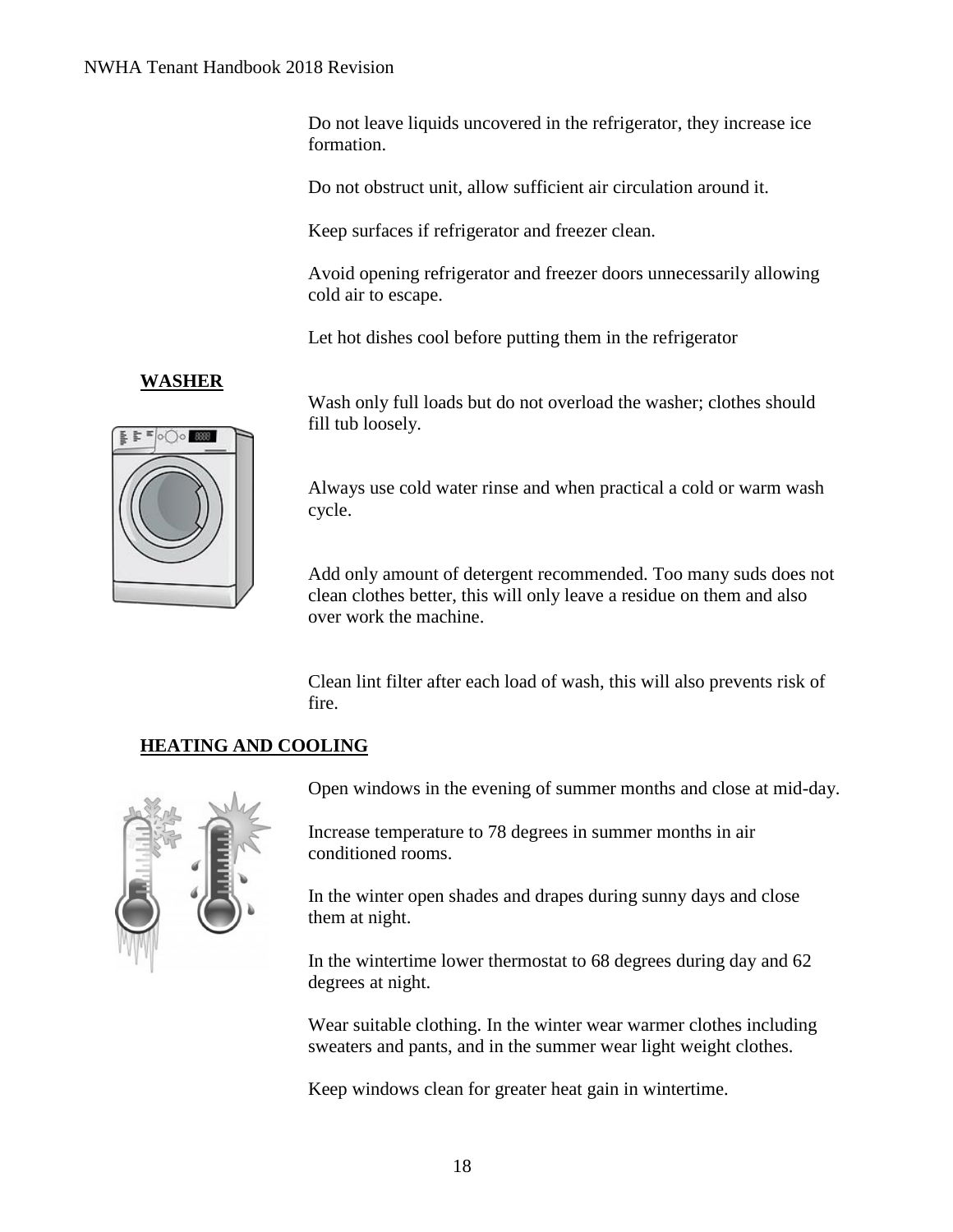#### **GENERAL HINTS**

Turn off unnecessary lights.

Keep light fixtures clean (bulbs, shades, covers) to obtain all available light.

Turn off TV, radio, computer and any other electronic device when no one is using them.

Empty vacuum bags before they are overloaded.

Keep all information about your appliances in one place (a large envelope of bag)

**Read the manual which comes with all appliances you purchase!**

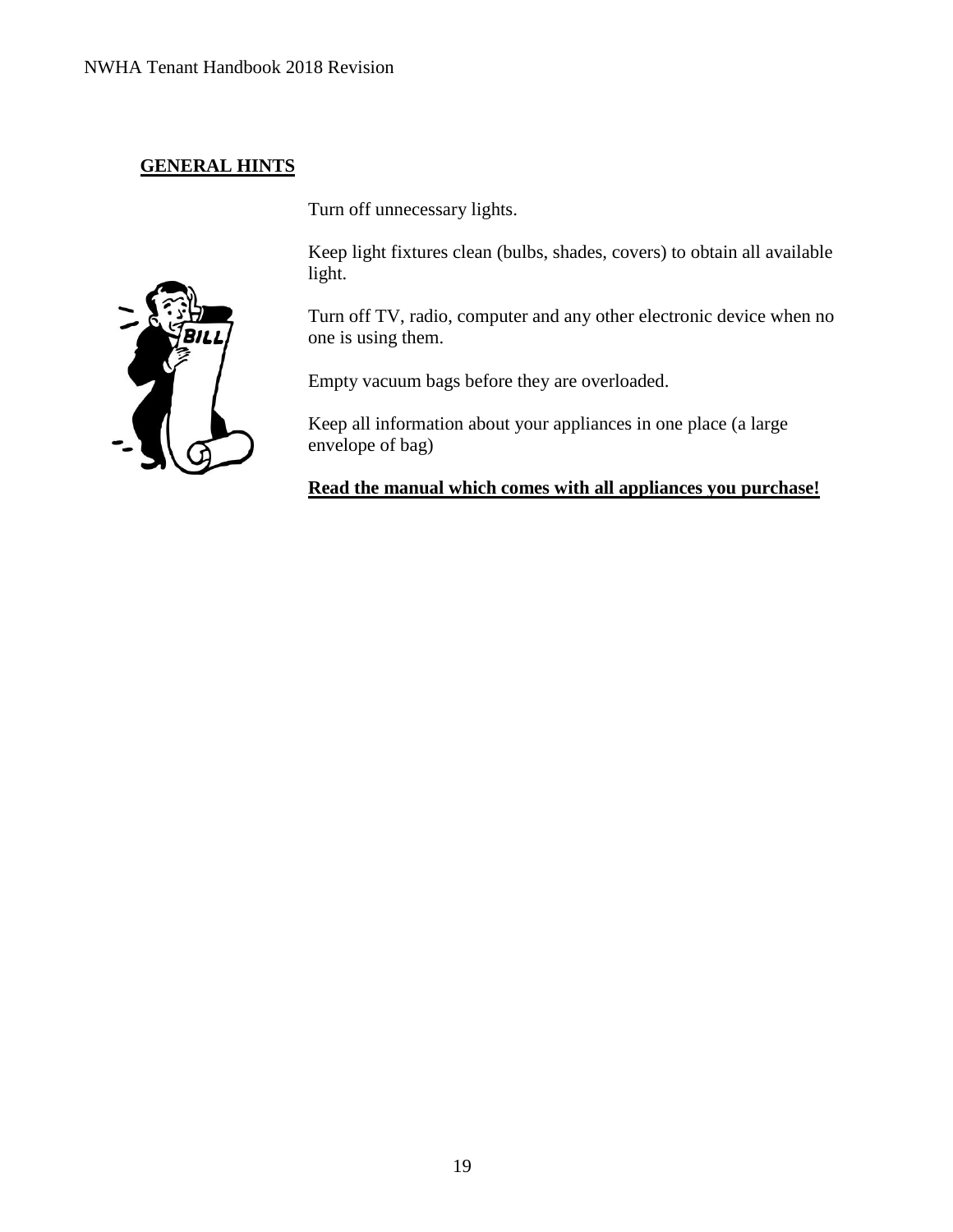# **SAFTEY TIPS**

When you move into your new home, remember to be safety conscious. Most fires are caused by carelessness and poor housekeeping habits. Have a family safety plan, including a plan to get out of the house in case of a fire in your unit.

Please read and implement the following safety tips:

• DO NOT cover the breaker boxes (do not place appliances or other items over

the box)

- DO NOT store clothing near ranges, heaters or water heaters.
- DO NOT allow curtains to touch space heaters.
- DO NOT store combustible items such as gas in your apartment.
- DO NOT run extension cords over heaters.
- DO NOT run extension cords under carpets.
- DO NOT overload receptacles.
- DO NOT allow broken light fixtures, switch plates and receptacles to remain in your home, call to request repair.
- DO NOT leave children alone.
- DO NOT leave your range on when you are out of the unit.
- DO NOT leave any heating element on if you have been interrupted. Turn it off before leaving. (curling iron, stove eye, clothes iron, hair straightener, ect.) • DO NOT use any type of portable heaters
- DO NOT pour water on flaming grease. Turn OFF the heat and smother it with a lid

Don't forget :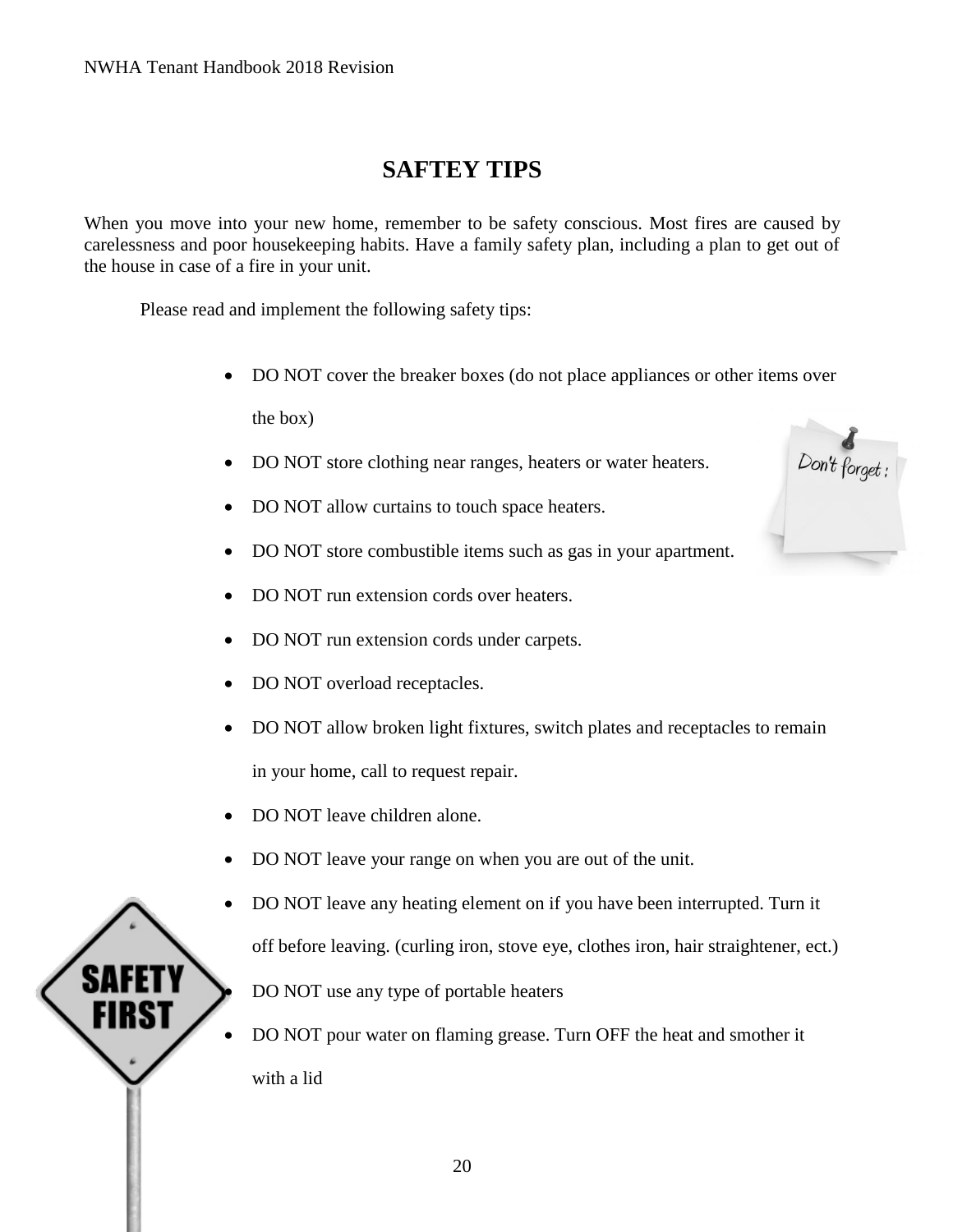- DO NOT leave pot handles on range where children can reach them. Turn them to the back of the range.
- DO NOT allow dust to accumulate in your heaters, call the office and maintenance will check your heating unit.
- DO NOT use the oven for heating purposes.
- DO NOT leave medicines, cleaning liquids, ect. in the reach of children.
- DO NOT allow garbage to accumulate discard all garbage.
- At Christmas time, special care needs to be taken with decorations.
	- o DO NOT place Christmas tees near doorways, heaters, television sets, or candles.

In case of a fire, get everyone out of the apartment. Please call 911 from a neighbor's house, or your cell phone if it is with you outside, DO NOT try to call from inside your apartment. Call the emergency maintenance number at (336) 927-5999 after you have called 911. REMEMBER, the life you save may be YOURS or YOUR LOVED ONES!



21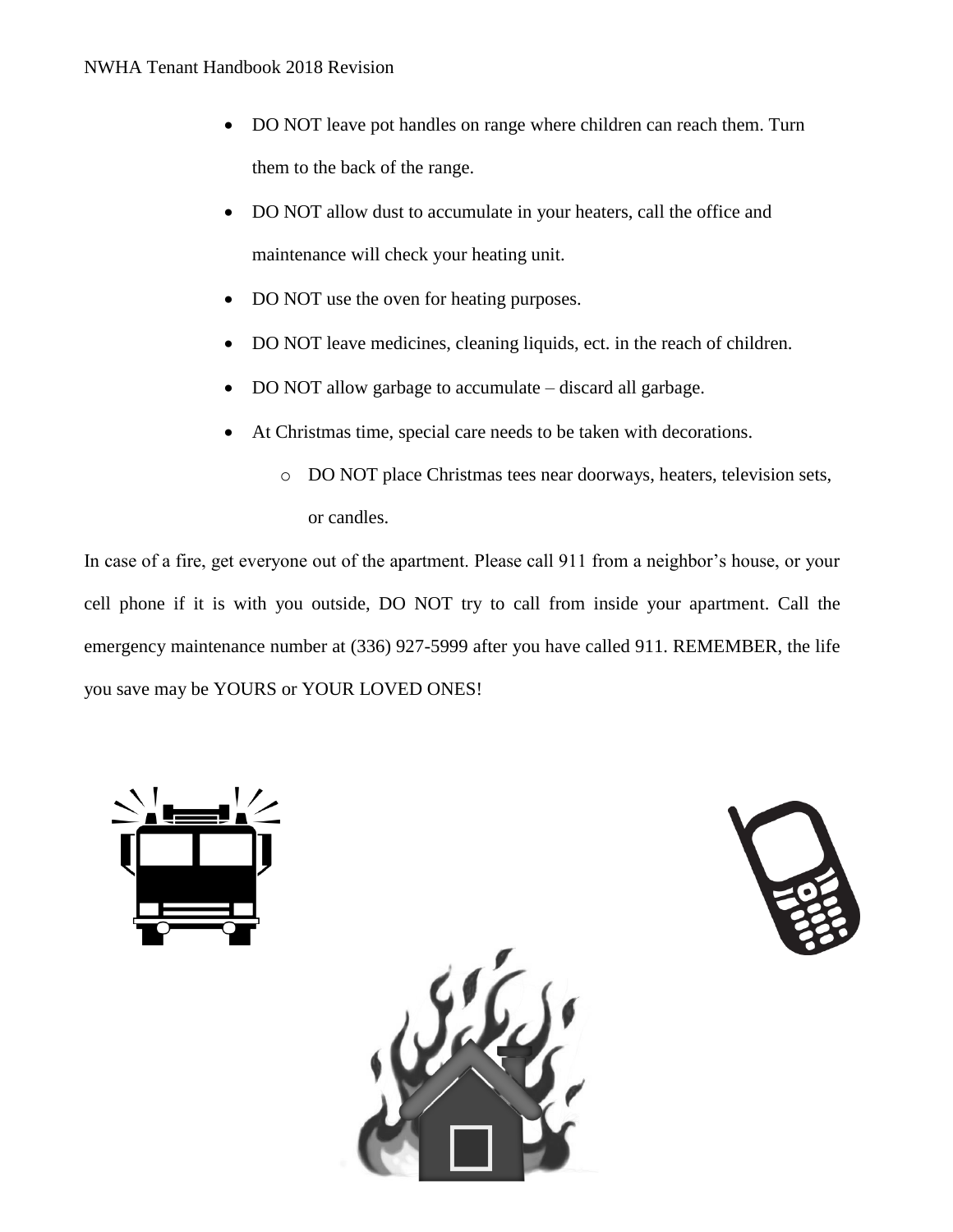# **Things You Should Know**

## **Don't risk your chances for federally assisted housing by providing false, incomplete or inaccurate information on your application and re-certification forms**

| <b>Purpose</b>                                            | This is to inform you that there is certain information you must provide when<br>applying for assisted housing. There are penalties that apply if you knowingly omit<br>information or give false information.                                                                                                                                                                                                                                                                                                                        |
|-----------------------------------------------------------|---------------------------------------------------------------------------------------------------------------------------------------------------------------------------------------------------------------------------------------------------------------------------------------------------------------------------------------------------------------------------------------------------------------------------------------------------------------------------------------------------------------------------------------|
| <b>Penalties for</b><br><b>Committing</b><br><b>Fraud</b> | The United States Department of Housing and Urban Development (HUD) places a<br>high priority on preventing fraud. If your application or re-certification forms<br>contain false or incomplete information, you may be:<br>Evicted from your apartment or house;<br>$\bullet$                                                                                                                                                                                                                                                        |
|                                                           | Required to repay all overpaid rental assistance you received;<br>$\bullet$                                                                                                                                                                                                                                                                                                                                                                                                                                                           |
|                                                           | Fined up to \$10,000;<br>Imprisoned for up to 5 years; and/or<br>$\bullet$                                                                                                                                                                                                                                                                                                                                                                                                                                                            |
|                                                           | Prohibited form receiving future assistance.                                                                                                                                                                                                                                                                                                                                                                                                                                                                                          |
|                                                           |                                                                                                                                                                                                                                                                                                                                                                                                                                                                                                                                       |
|                                                           | Your State and local governments may have other laws and penalties as well.                                                                                                                                                                                                                                                                                                                                                                                                                                                           |
| <b>Asking</b><br><b>Questions</b>                         | If you do not understand something on the application or about the housing<br>program, say so. The Housing staff can answer your question or find out what the<br>answer is.                                                                                                                                                                                                                                                                                                                                                          |
| <b>Completing the</b><br><b>Application</b>               | When you give your answers to application questions, you must include the<br>following information:                                                                                                                                                                                                                                                                                                                                                                                                                                   |
| Income                                                    | All sources of money you and any adult member of your household receive<br>(wages, welfare payments, alimony, social security, pension, student loans,<br>ect);<br>Any money you receive on behalf of your children (child support, social<br>security for children, ect.);<br>Income from assets, (interest form a savings account, credit union, certificates<br>of deposit, dividend, stocks ect.);<br>Earning from a second job or part-time job;<br>Any anticipated income (such as a bonus or pay raise you expect to receive). |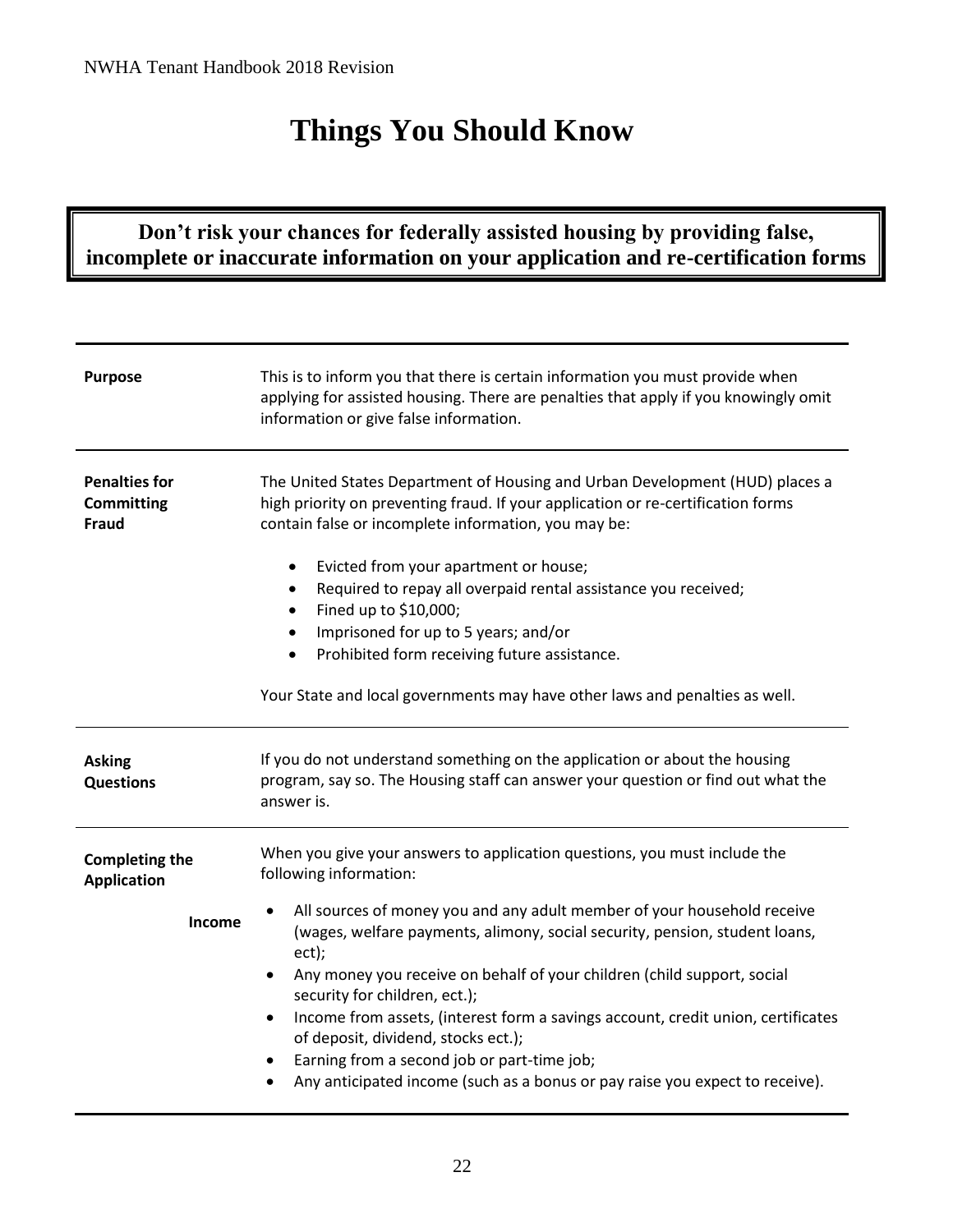| <b>Assets</b>                      | All bank accounts, savings bonds, certificates of deposit, stocks, real<br>estate, ect. that are owned by any adult who will be living in the<br>household with you.<br>Any business or asset you sold in the last 2 years for less than its full<br>٠<br>value.                                                                                                                                                                                                                                                                                                                                                                                |
|------------------------------------|-------------------------------------------------------------------------------------------------------------------------------------------------------------------------------------------------------------------------------------------------------------------------------------------------------------------------------------------------------------------------------------------------------------------------------------------------------------------------------------------------------------------------------------------------------------------------------------------------------------------------------------------------|
| Family/Household<br><b>Members</b> | The names of all the people (adults and children) who will actually be<br>living with you, whether or not they are related to you.                                                                                                                                                                                                                                                                                                                                                                                                                                                                                                              |
| <b>Re-Certifications</b>           | You must provide updated information at least once a year. You must report any<br>changes in income or family/household composition immediately. AGENCY does re-<br>certifications on an annual basis. You must report the following on re-certification:<br>All income changes, such as pay increases or benefits, change of job, loss of<br>job, loss of benefits, ect. for all adult family/household members<br>Any family/household member who has moved in or out.<br>$\bullet$<br>All assets that you or your family/household members own and any asset<br>$\bullet$<br>that was sold in the last 2 years for less than its full value. |
| <b>Reporting Fraud</b>             | If you are aware of anyone who has falsified an application, or if anyone tries to<br>persuade you to make false statements, report them to the Hosing staff or call the<br>HUD Hotline at (202) 472-4200                                                                                                                                                                                                                                                                                                                                                                                                                                       |